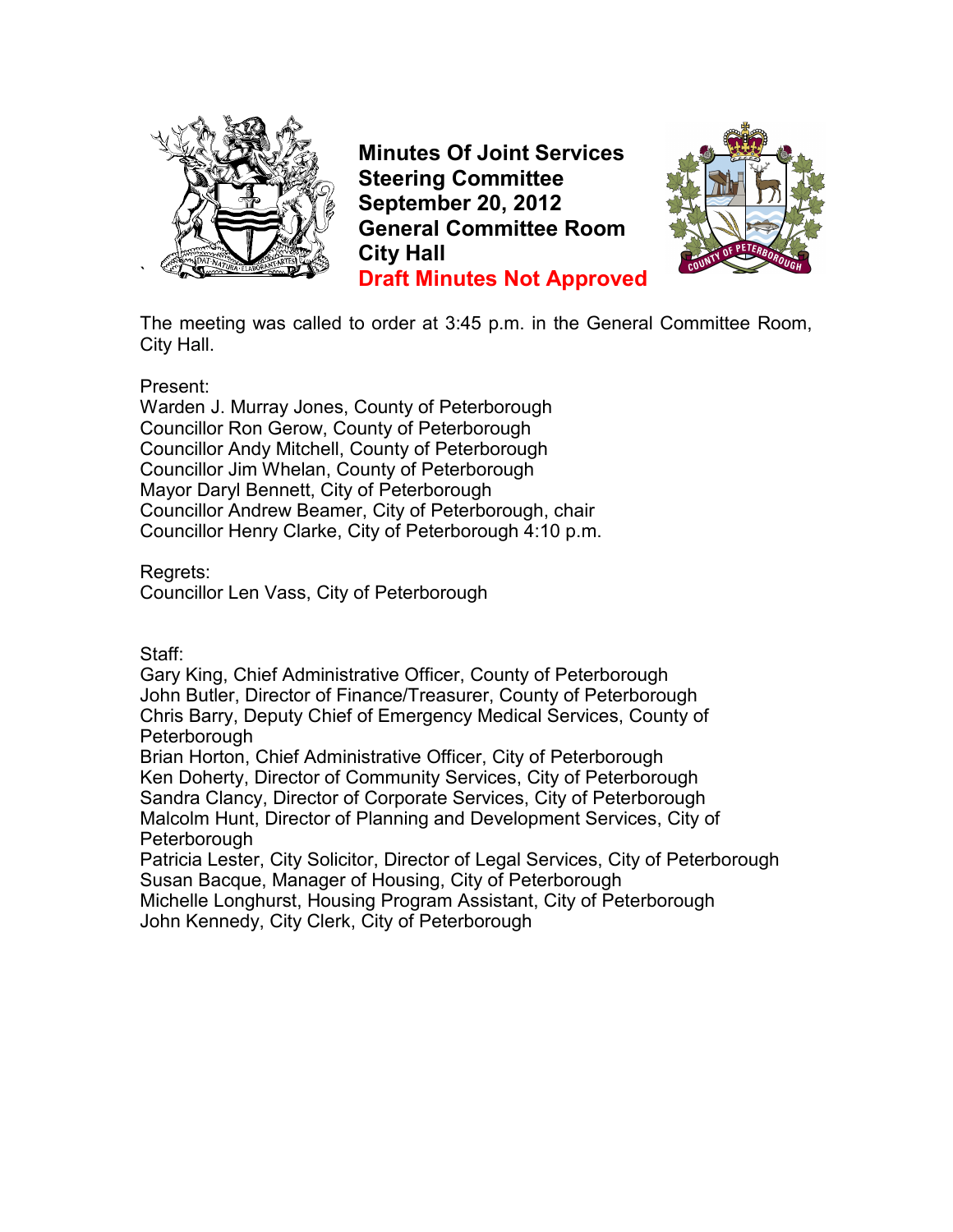# **Resolution to meet in Closed Session**

Moved by Warden Jones, seconded by Councillor Mitchell

**That Committee move into closed session to discuss one item under Section 239(2)(b) Personal Matters About An Identifiable Individual, Including Municipal Or Local Board Employees** 

"CARRIED"

# **Open Session**

Moved by Mayor Bennett, seconded by Councillor Gerow

#### **That Committee move into open session.**

"CARRIED"

Committee moved into open session at 4:19 p.m.

# **Minutes of the Meeting of June 14, 2012**

Moved by Councillor Clarke, seconded by Councillor Whelan

# **That the minutes of the meeting of June 14, 2012, be approved.**

"CARRIED"

# **Disclosure of Interest**

There were no Disclosures of Interest.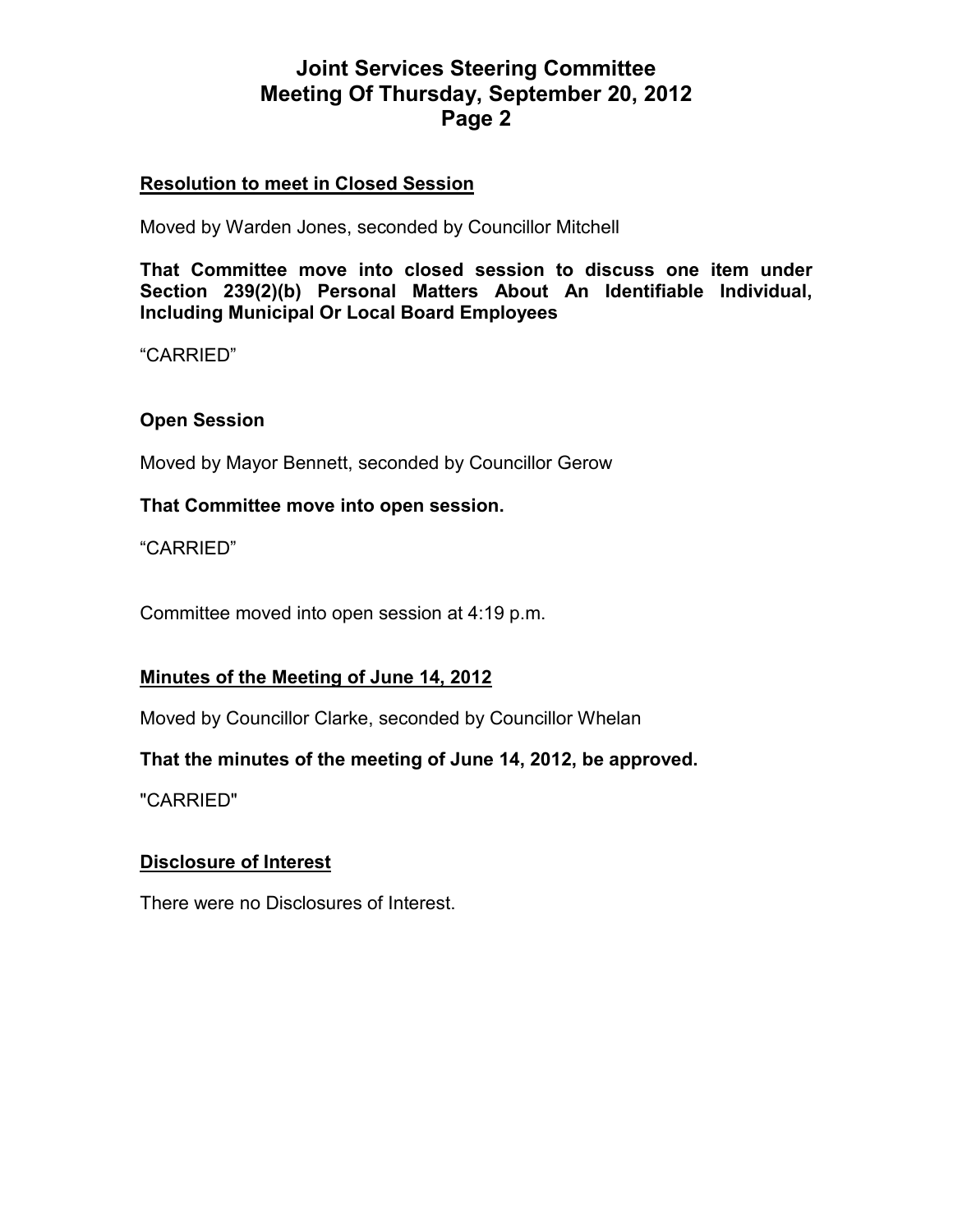# **Minutes for Information**

Moved by Councillor Clarke, seconded by Warden Jones

**That the AHAC (Affordable Housing Action Committee) minutes of March 16, April 13, and May 11, 2012 be received for information.** 

"CARRIED"

# **Report CPCLKJSSC12-001 Community Care Peterborough Update John Kennedy, Clerk, City of Peterborough**

Danielle Belair, Executive Director of Community Care Peterborough provided an update on agency activities.

Moved by Mayor Bennett, seconded by Councillor Mitchell

**That Joint Services Steering Committee approve the recommendation outlined in Report CPCLKJSSC12-001 dated September 20, 2012, of the City Clerk, as follows:** 

**That the presentation by Danielle Belair of Community Care Peterborough be received for information.**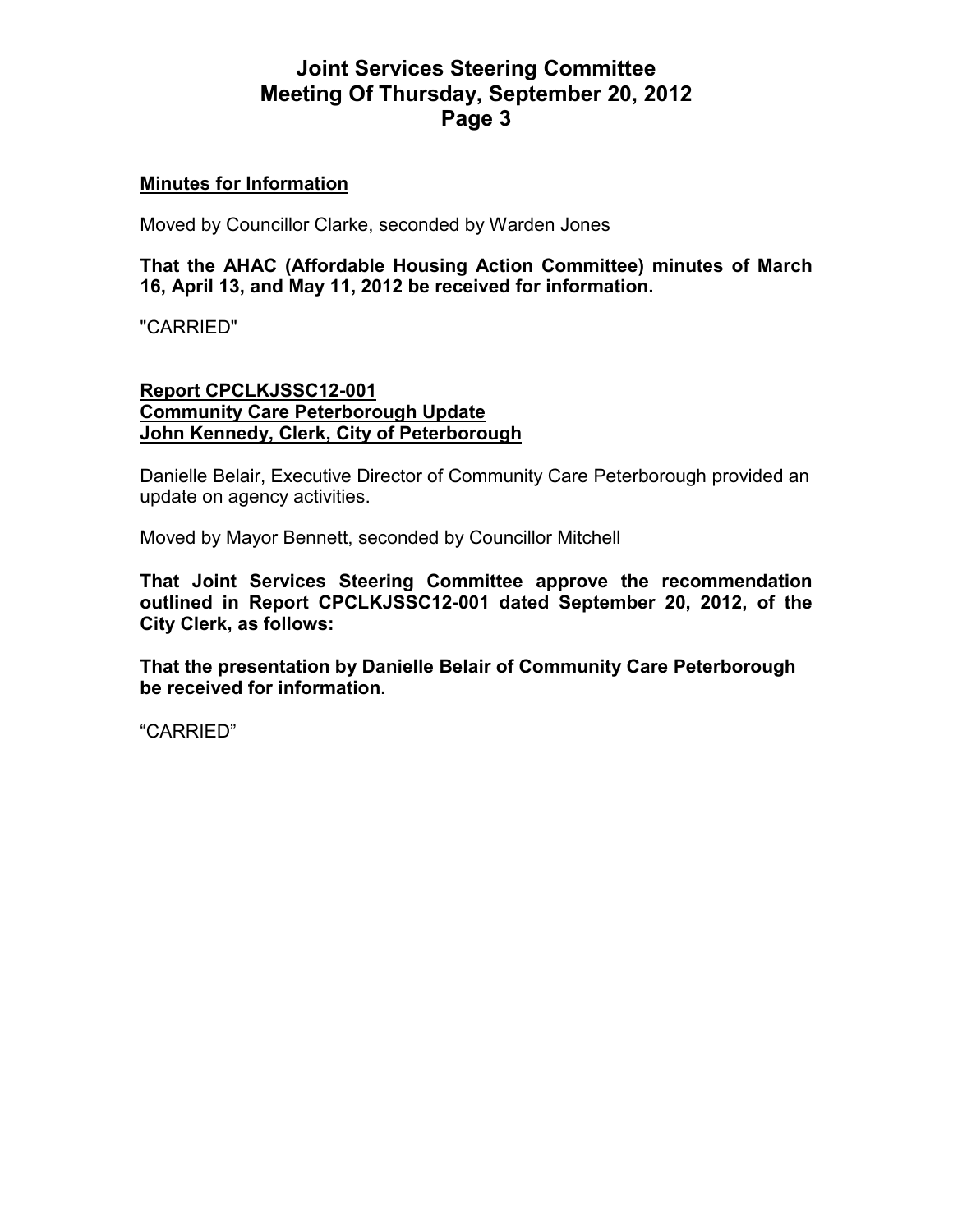#### **Report CPCLKJSSC12-002 Regional Tourism Organization 8 (RTO8) Update John Kennedy, Clerk, City of Peterborough**

Karen Theriault, Regional Project Manager of Regional Tourism Organization 8 provided an update on agency activities.

Moved by Councillor Clarke, seconded by Mayor Bennett

**That Joint Services Steering Committee approve the recommendation outlined in Report CPCLKJSSC12-002 dated September 20, 2012, of the City Clerk, as follows:** 

**That the presentation by Karen Theriault of Regional Tourism Organization 8 be received for information.** 

"CARRIED"

#### **Report PLHDJSSC12-005**

# **Housing is Fundamental 2012 – Information Report Malcolm Hunt, Director of Planning and Development Services, City of Peterborough**

 Susan Bacque, Manager of Housing, City of Peterborough and Paul Armstrong, Chair, Education Sub-Committee, Affordable Housing Action Committee provided an overview on the Housing is Fundamental 2012 report.

Moved by Councillor Clarke, seconded by Councillor Whelan

**That Joint Services Steering Committee endorse the recommendation outlined in Report PLHDJSSC12-005 dated September 20, 2012, of the Director of Planning and Development Services, as follows:** 

**That the presentation and report** *Housing is Fundamental* **2012 of the Affordable Housing Action Committee (AHAC) be received for information.**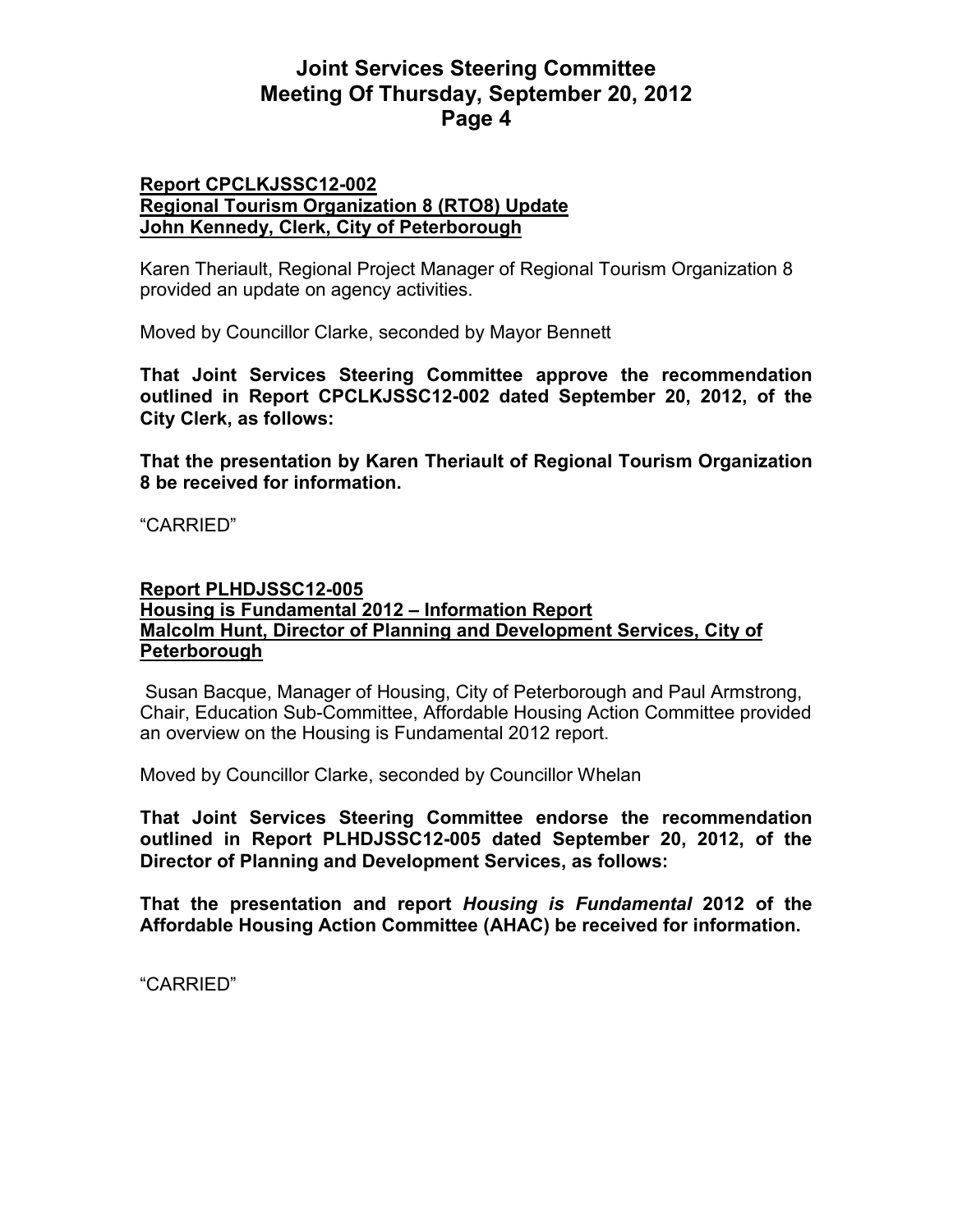# **Dedicated Nurse Program Business Case Submission Funding for Peterborough County/City EMS – 2012-2013 Bob English, Chief, Emergency Medical Services, County of Peterborough**

Moved by Mayor Bennett, seconded by Councillor Whelan

**That the Mayor and Councillor Mitchell, on behalf of the Joint Services Steering Committee send a letter to the province stating the importance of the Dedicated Nurse Program, thank the province for their support and emphasize the need for continued support of the program.** 

"CARRIED"

Moved by Councillor Clarke, seconded by Councillor Gerow

**That Joint Services Steering Committee endorse the recommendation outlined in Dedicated Nurse Program Business Case Submission: Funding for Peterborough County/City EMS – 2012-2013 dated September 20, 2012, of the Chief, Emergency Medical Services, as follows:** 

**That the report Dedicated Nurse Program Business Case Submission: Funding for Peterborough County/City EMS – 2012-2013 be received for information.** 

"CARRIED"

# **EMS Legislated Response Time Reporting Changes Bob English, Chief, Emergency Medical Services, County of Peterborough**

Moved by Warden Jones, seconded by Councillor Gerow

**That the Joint Services Steering Committee endorse the EMS Response Time plan to be submitted to the MOHLTC as outlined in the report EMS Legislated Response Time Reporting Changes, specifically Option 4 as discussed.**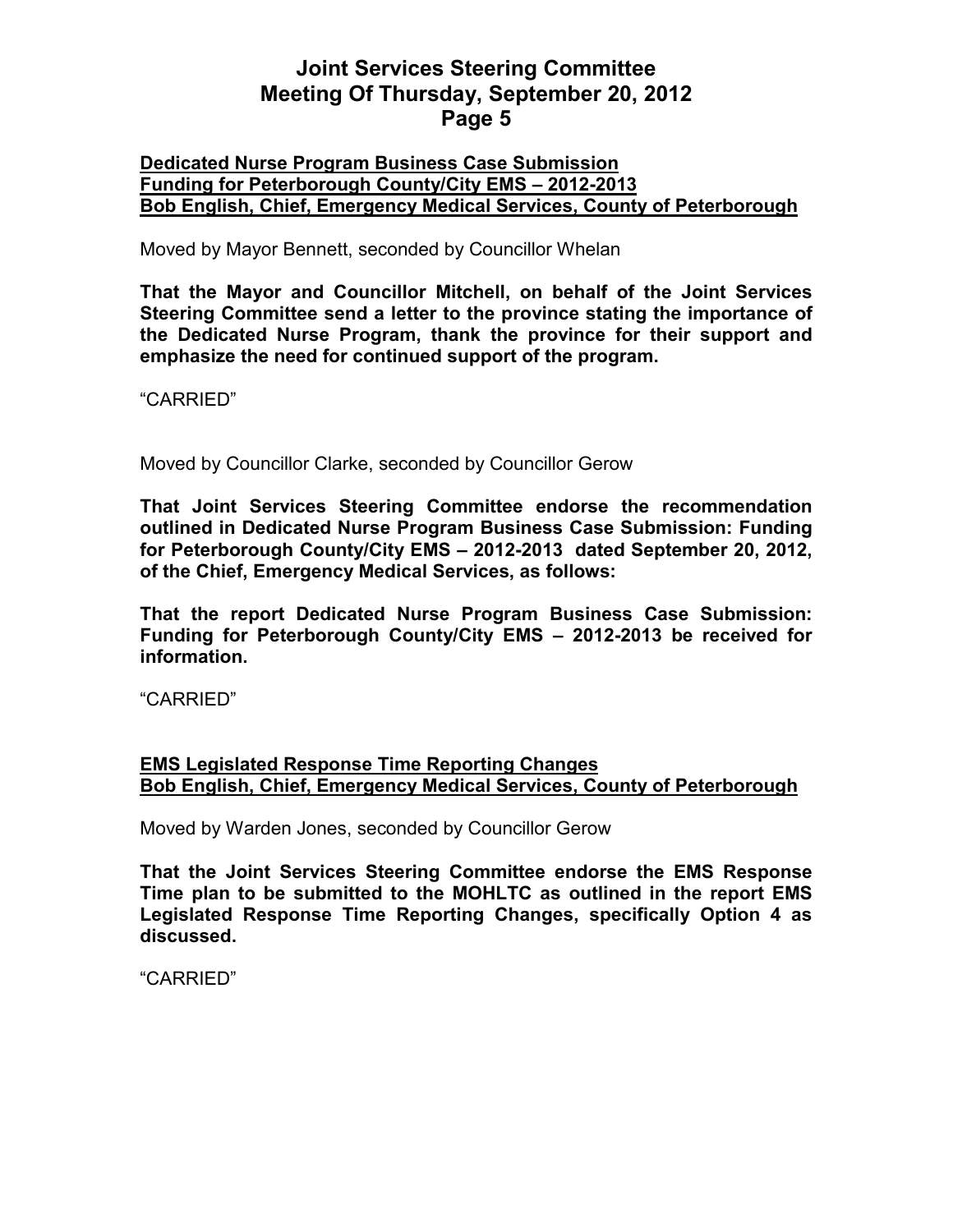# **Establishment of a Permanent Air Ambulance Based at Peterborough Airport by ORNGE**

**Bob English, Chief, Emergency Medical Services, County of Peterborough**

Moved by Mayor Bennett, seconded by Councillor Whelan

**That the County report regarding the establishment of a permanent Air Ambulance based at Peterborough Airport by ORNGE be received for information.** 

"CARRIED"

# **Verbal Report County of Peterborough County Resolution – Governance Issues**

Moved by Councillor Gerow, seconded by Councillor Clarke

**That County resolution 24-2012 regarding governance issues be received for information.** 

"CARRIED"

# **Other Business**

There were no items of Other Business.

# **Next Meeting**

The next meeting is scheduled for Thursday, October 11, 2012.

# **Adjournment**

Moved by Mayor Bennett, seconded by Councillor Mitchell

# **That the Joint Services Steering Committee adjourn at 5:19 p.m.**